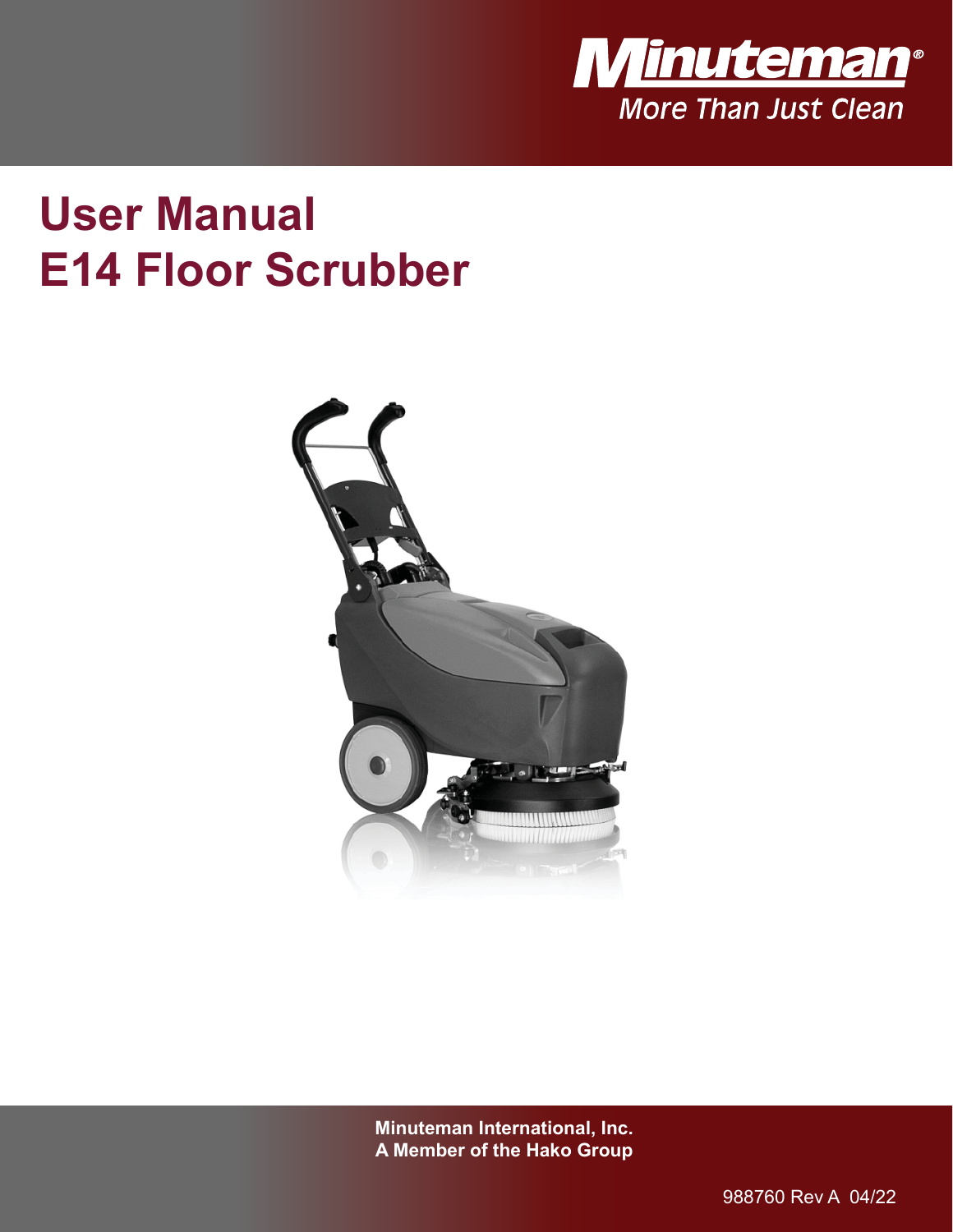

# **PREFACE**

Thank you for your purchase of the new industry standard for scrubbers. Minuteman International takes great pride in offering the most dependable, reliable and best value in industrial power sweepers and sweeper / scrubbers. We set the standard.

Our Customer Service Department would like to hear from you. If you see any errors, omissions or something that needs clarification in this Parts Catalog please let us know. We are working hard towards continually improving our processes to bring you the best you deserve. Please copy the form below, fill out and comment on how you found our catalog.

Thank you! *The Minuteman International Team*

| ,我们也不能在这里的人,我们也不能在这里的人,我们也不能在这里的人,我们也不能在这里的人,我们也不能在这里的人,我们也不能在这里的人,我们也不能在这里的人,我们也 |
|-----------------------------------------------------------------------------------|
|                                                                                   |
| Please return to:                                                                 |
| <b>Customer Service Manager</b>                                                   |
| Minuteman International, Inc.<br>14N845 U.S. Route 20                             |
| Pingree Grove, Illinois 60140 USA                                                 |
| Phone: (800) 323-9420                                                             |
| Email: tech@minutemanintl.com                                                     |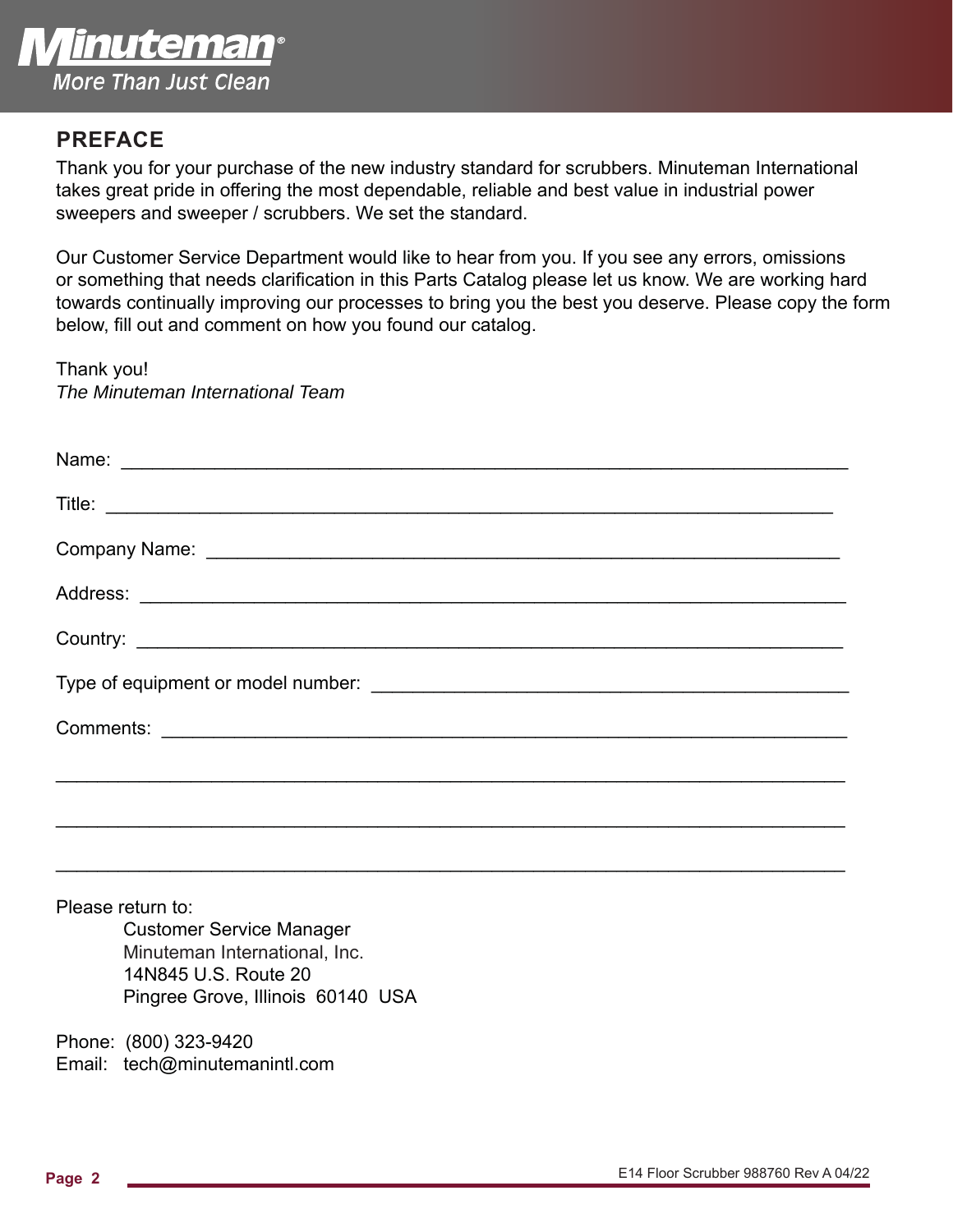

# **Table of Contents**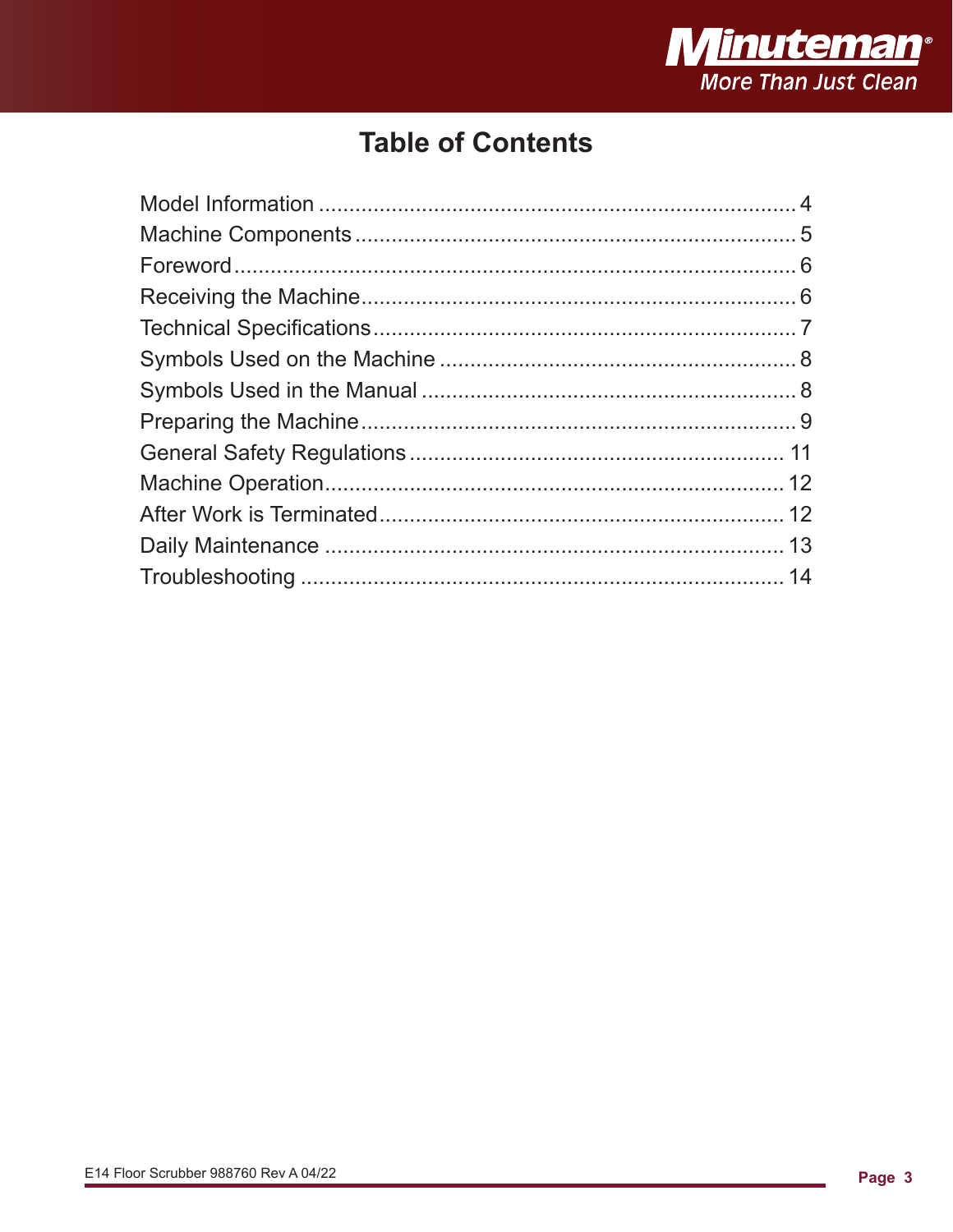

# **Model Information**

| Manufacturer                  | MINUTEMAN INTERNATIONAL INC.                                                                                          |  |  |  |
|-------------------------------|-----------------------------------------------------------------------------------------------------------------------|--|--|--|
| Machine Type                  | <b>SCRUBBER DRYER MACHINE</b>                                                                                         |  |  |  |
| Model                         | $E14B - E14220 - E14115$                                                                                              |  |  |  |
| Serial Number                 | <b>YY WW 0000</b>                                                                                                     |  |  |  |
| Gross Weight / Net Weight     | Battery version 75,5 kg - 166 lb (including battery) / 49 kg - 108 lb<br>Cable version 49 kg - 108 lb / 40 kg - 88 lb |  |  |  |
| Tension                       | 12 V DC (B)<br>220 V DC (E)<br>115 V DC (E)                                                                           |  |  |  |
| <b>Maximum Power</b>          | 490 W (B)<br>500 W (E)                                                                                                |  |  |  |
| Maximum Gradient of Operation | 2%                                                                                                                    |  |  |  |
| <b>Gradient of Protection</b> | IP 22 (B)<br>IP 23 (E)                                                                                                |  |  |  |

The descriptions contained in this publication are not binding. Minuteman International Inc. therefore, reserves the right to apply changes at any time to bodies, details, supply of accessories, which may be considered convenient for improvement or for any manufacturing or commercial aspect.

Partial reproduction of text and drawings in this catalog is prohibited under the law.

Minuteman International Inc. reserves the right to make technical changes and / or equipment.

The images are intended for reference only and not binding in terms of design and features.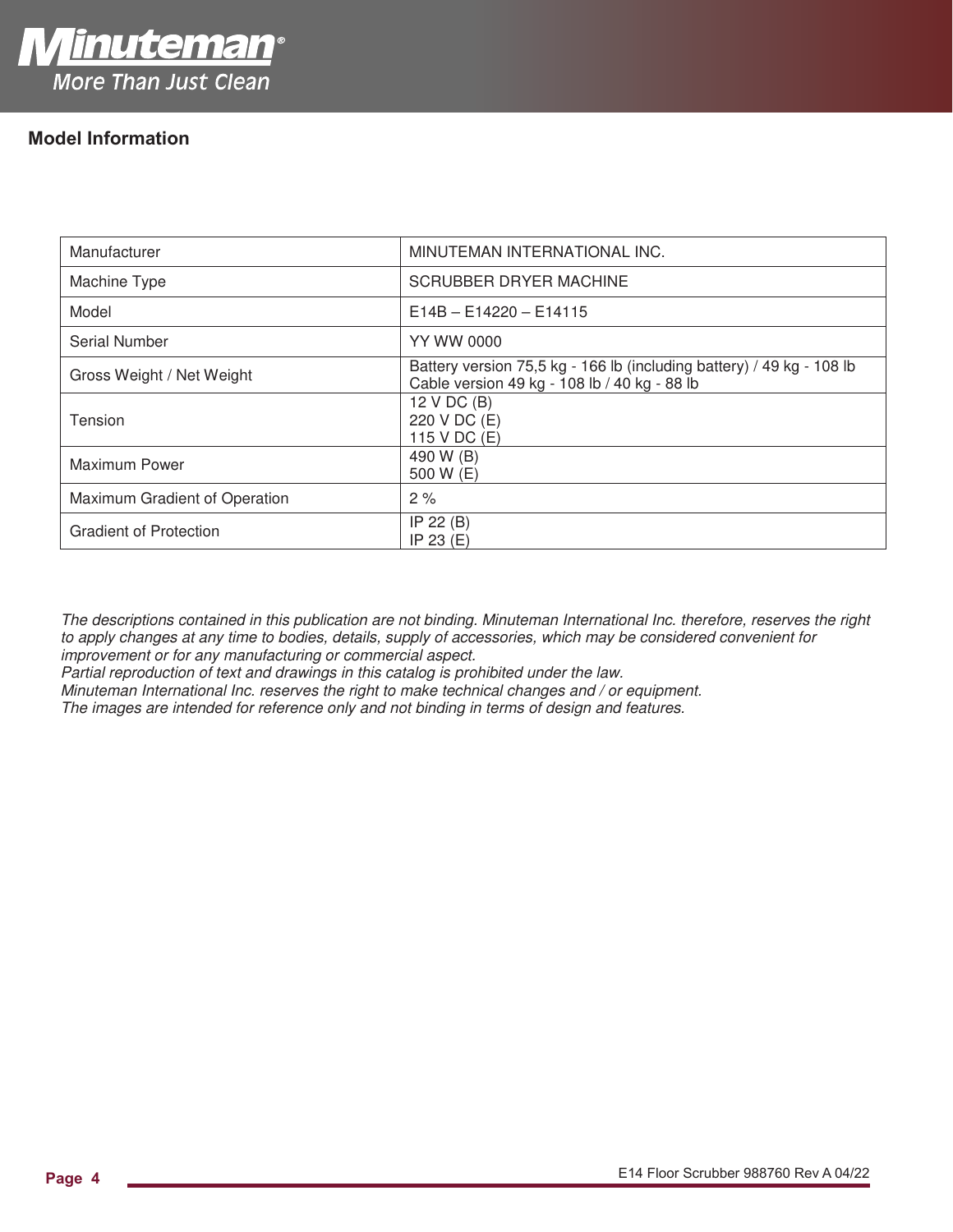

# **Machine Components**





- 
- 
- 
- 
- 
- 
- 
- 1 Handle 1 **8** Solenoid 15 Chassis
- 2 Solution tank 9 9 Water inlet filter 16 Discharging cap<br>3 Wheel 10 Recovery tank 17 Squeeqee hose
	-
	-
- 4 Squeegee 11 Cover<br>
5 Brush cover 12 Start vacuum motor switch 19 Battery charger Start vacuum motor switch
- 6 Brush 13 Start brush motor switch 20 Squegee lifting lever<br>
20 Squegee lifting lever<br>
20 Squegee lifting lever<br>
20 Squegee lifting lever
	- Back rubber blade
- 
- 
- **3** Recovery tank 17 Squeegee hose
	-
	-
	-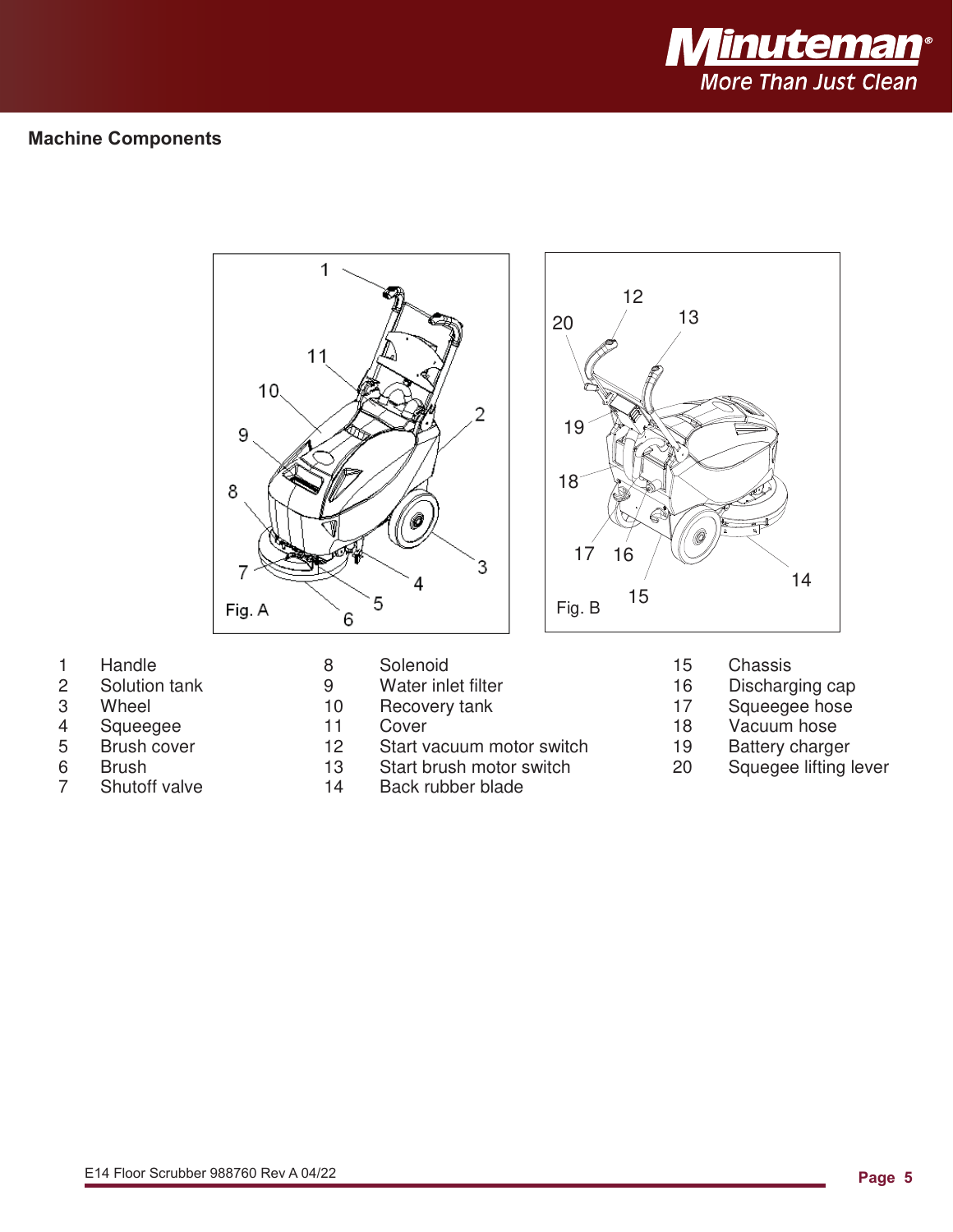

### **Foreword**

This is a floor scrubbing machine that is able to clean a wide variety of types of flooring and types of dirt by using the mechanical action of one disk brush and the chemical action of a water-detergent solution. As it moves forward it also gathers up the dirt removed from the floor and the detergent solution that has not been absorbed by the floor. The machine must only be used for this function.

Even the best machines will only operate efficiently and work with profit if they are used properly and kept in perfect operating order.

Read this instruction booklet carefully and consult it every time problems arise with machine operation.

Any improper use of the machine is forbidden. Any kind of claim against the producer or his representative for damages due to an use not conformed to machine destination is excluded.

Put the manual at operator's disposal so that he can consult it for all eventualities.

Remember that, if necessary, our service organization, in collaboration with our agents, is always available for helpful hints or direct intervention.

#### **Receiving the Machine**

Immediately check, when receiving the machine, that all the materials indicated on delivery documents have been received and also that the machine has not been damaged in transit. If it has been damaged, this damage must be immediately reported to the shipper and also to our customer service department. Only acting promptly in this manner will make it possible to receive missing material and to be reimbursed for damage.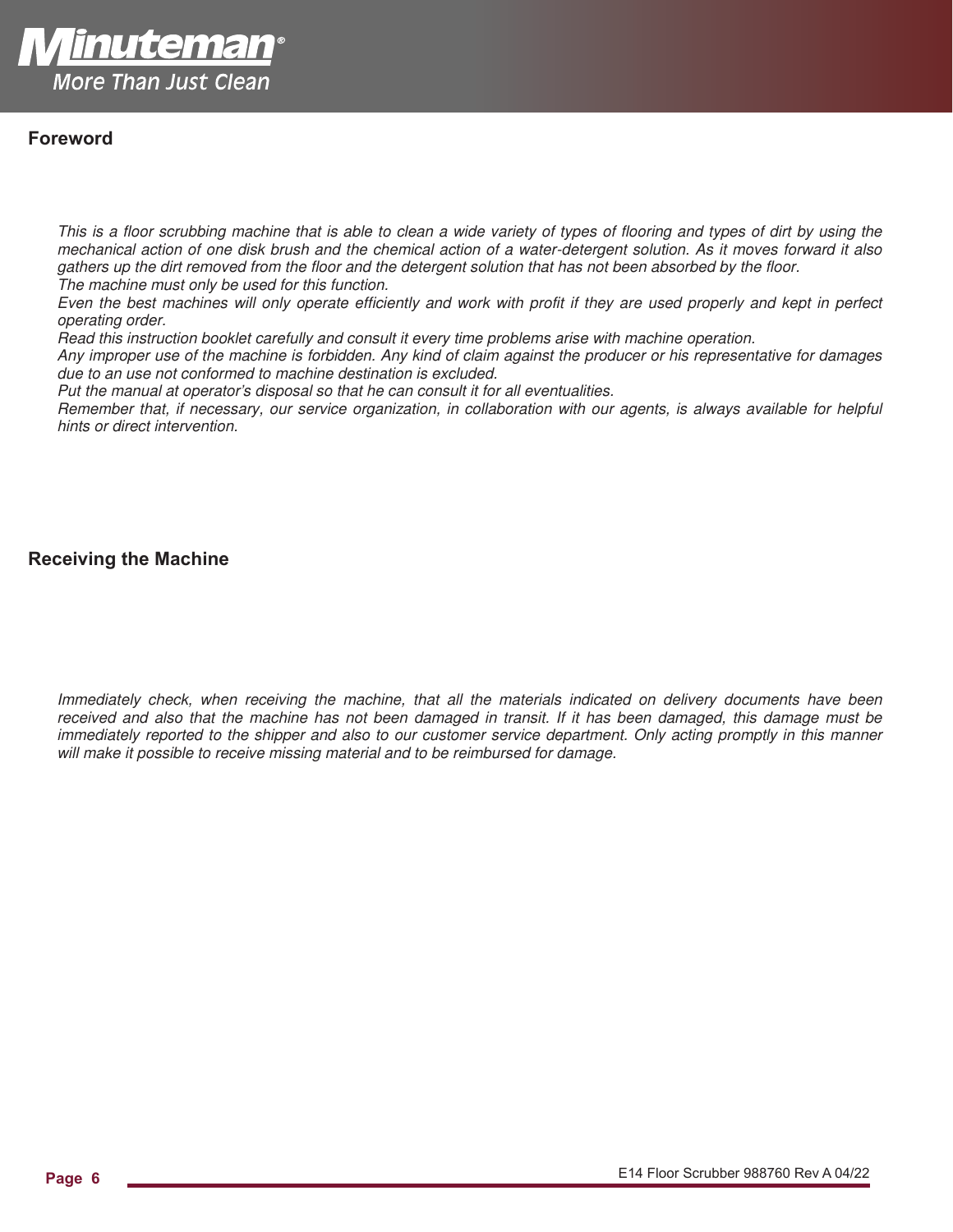

# **Technical Specifications**

|                                 |                  | <b>E14B</b>                      | E14220                           | E14115                           |
|---------------------------------|------------------|----------------------------------|----------------------------------|----------------------------------|
| Coverage performance            | $m^2/h - ft^2/h$ | 1050 - 11302,11                  | 1050 - 11302,11                  | 1050 - 11302,11                  |
| Working speed                   | $m/min - ft/h$   | $0/60 - 0/196$                   | $0/60 - 0/196$                   | $0/60 - 0/196$                   |
| Scrubbing path                  | $mm - in$        | $350 - 13,78$                    | $350 - 13,78$                    | $350 - 13,78$                    |
| Brush size                      | $mm - in$        | 1 x 350 - 1 x 13,78              | 1 x 350 - 1 x 13,78              | 1 x 350 - 1 x 13,78              |
| Brush pressure                  | kg - lb          | $28 - 61,73$                     | $28 - 61,73$                     | $28 - 61,73$                     |
| Brush pressure control          |                  | $\frac{1}{2}$                    | $\frac{1}{2}$                    | $\frac{1}{2}$                    |
| Squeegee width/Dry path         | $mm - in$        | 420 - 16,54                      | 420 - 16,54                      | 420 - 16,54                      |
| Squeegee lifting mechanism      |                  | Mechanical                       | Mechanical                       | Mechanical                       |
| Solution tank                   | $l - gal$        | $16 - 4,23$                      | $16 - 4,23$                      | $16 - 4,23$                      |
| Recovery tank                   | $l - gal$        | $18 - 4,76$                      | $18 - 4,76$                      | $18 - 4,76$                      |
| Tank manufacturing              |                  | Polyethylene                     | Polyethylene                     | Polyethylene                     |
| Voltage                         | $\vee$           | 12                               | 220                              | 115                              |
| Battery capacity (STANDARD DIN) | Ah <sub>5</sub>  | 65 (GEL/AGM)                     | $\frac{1}{2}$                    | $\frac{1}{2}$                    |
| Batteries compartment LxWxH     | $mm - in$        | 290x190x235<br>11,42x7,48x9,25   | $\sqrt{}$                        | $\frac{1}{2}$                    |
| Brush motor (nominal power)     | W                | $1 \times 250$                   | 1 x 250                          | $1 \times 250$                   |
| Traction motor (nominal power)  | W                | $\sqrt{}$                        | $\frac{1}{2}$                    | $\frac{1}{2}$                    |
| Vacuum motor (nominal power)    | W                | 2 stages perip. 200              | 2 stages perip. 200              | 2 stages perip. 200              |
| Water lift                      | $mm - in H2O$    | $540 - 21,26$                    | 710 - 27,95                      | 710 - 27.95                      |
| Dimensions LxWxH                | $mm - in$        | 720x490x645<br>28,35x19,29x25,39 | 720x490x645<br>28,35x19,29x25,39 | 720x490x645<br>28,35x19,29x25,39 |
| Weight without batteries        | kg - Ib          | $37,5 - 82,67$                   | $37,5 - 82,67$                   | $37,5 - 82,67$                   |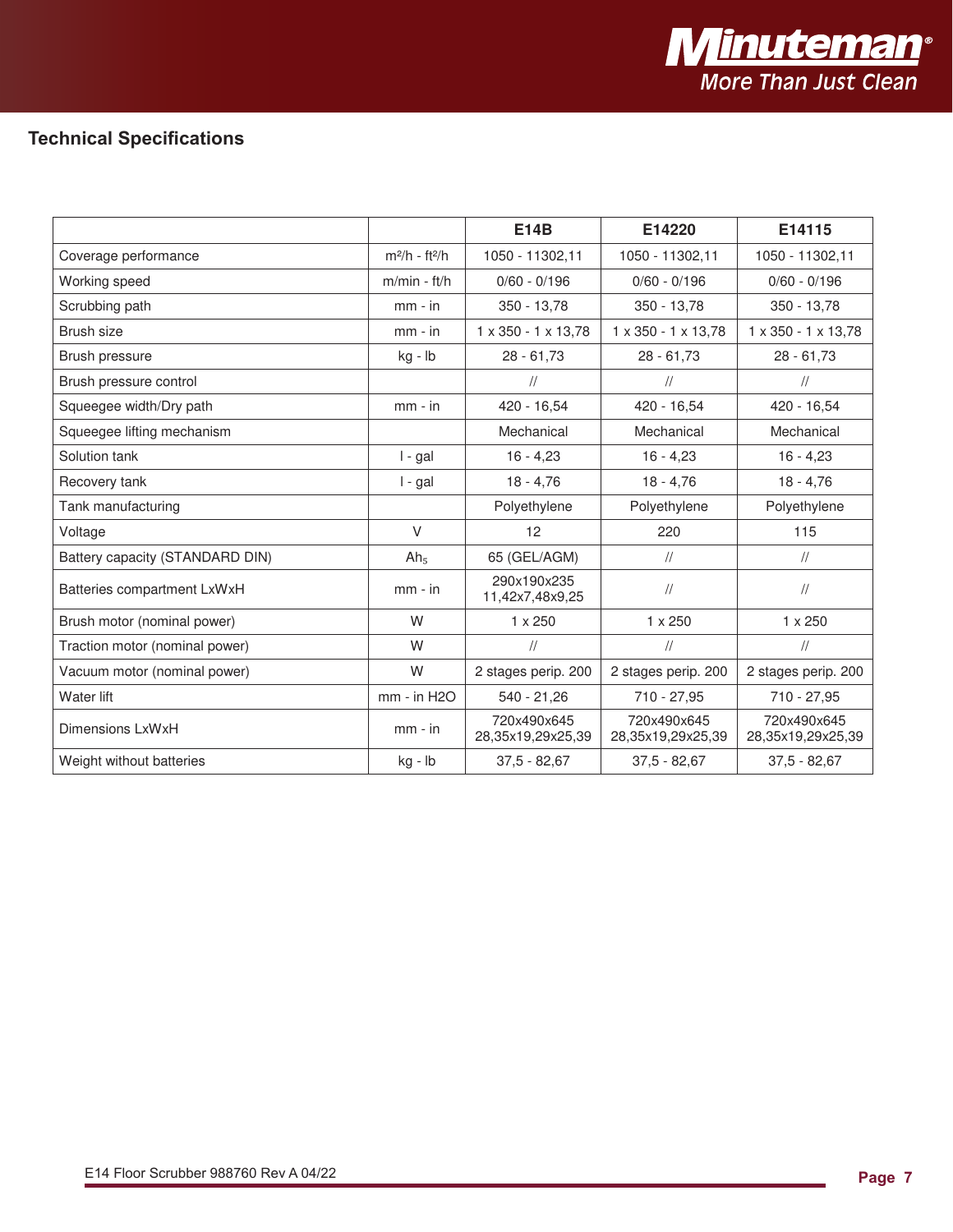

# **Symbols Used on the Machine**



Brush symbol. Used to indicate the brush motor control switch, for both disk or cylindrical brushes



Vacuum motor symbol. Used to indicate the vacuum motor switch



Open book symbol. Tells the worker to read the manual before operating the machine

# **Symbols Used in the Manual**



Warning symbol Read carefully the sections preceded by this symbol: they concern the safety of the operator, of the machine and of the environment.



Indicates danger of gas exhalations and emission of corrosive liquids



Indicates fire danger Do not approach with free flames



Indicates the need for protection gloves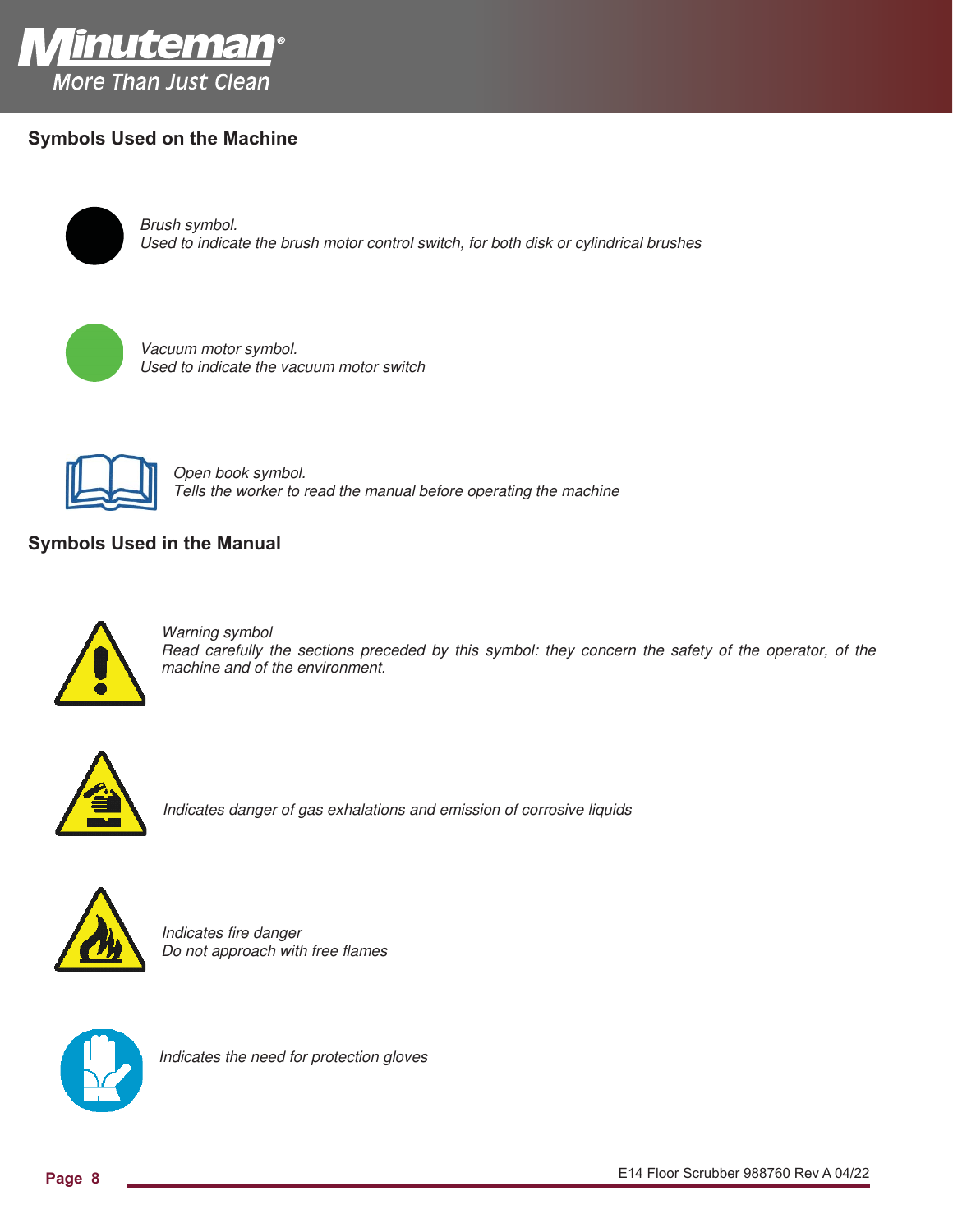

# **Preparing the Machine**

#### *6.1 Moving the packaged machine*

The machine is contained in specific packing (box + two-way pallet to be lift up only on the longer side) with a platform so that it can be moved by a fork-lift.

Total weight is 72,4 kg (48,9 kg without batteries). Packing dimensions are (Fig. 2):

A (Width): 520 mm

B (Length): 790 mm

C (Height): 770 mm



The fork lift or the transpallet have to pick up the pallet at the center, the item has to be moved very carefully without crash and paying attention to lift it up over the reasonable height. Packing crates cannot be stacked.

#### *6.2 How to unpack the machine*

- 1. Cut the plastic band with suitable nippers, paying attention to its spring back
- 2. Open the upper borders of the package and extract the brush and the squeegee. (Fig. 3)
- 3. Take out the machine from the package, pulling the box upwards.
- 4. Lift the front of the machine and remove the carton box.
- 5. Lift the handle (see 6.7, Handle regulation) and, keeping raised the front of the machine, push forward till the complete step over of the wheel.
- 6. Using an inclined plane, make the machine going down from the platform.
- 7. Keep the box and the platform since it may be necessary to transport the machine again.

#### *6.3 Putting the battery*

The machine is equipped with an incorporated battery charger and an ermetic gel battery. In the case of using a different battery form the one supplied, use only AGM or Gel batteries 12V 65A.

The batteries must be housed in the battery compartment below the recovery tank.

The dimensions of the battery compartment are: 290 x 190 x 235 (H) mm.



Strictly comply with the instructions given by the battery manufacturer or retailer regarding battery maintenance and daily recharging. All installation and maintenance procedures must be carried out by specialists. Before switching on the machine check that the battery is connected respecting the correct polarity.



When you manipolate batteries always wear safety cloth according to the currently laws. In particular, before manipulating batteries, take off all metallic objects such as rings, necklace and watches from hands, wrists and neck. Do not lean metallic objects on the batteries.

When putting the battery:

- 1. Take off the hoses from the cover.
- 2. Take off the recovery tank.
- 3. Introduce the battery in the compartment with the pole in the direction of the back of the machine. Be careful not to knock into the surrounding walls in order to avoid damages to the machine or to the battery.

#### *6.4 Extracting the battery*

When exctracting the battery:

- 1. Take off the hoses from the cover.
- 2. Take off the recovery tank.
- 3. Disconnect the battery
- 4. Extract the battery upward. Be careful not to knock into the surrounding walls in order to avoid damages to the machine or to the battery.

#### *6.5 Recharge of the batteries*

Connect the machine to a 115 V socket using the cable it is equipped of. During the charging process on the battery charger the red warning light is on (Fig. 4). At the end of the charging process the green warning light will be on (Fig. 4). In order not to cause the risk of permanent damage to the battery, avoid at all costs its complete discharge and effect recharging within a few minutes after that the signal lof discharged batteries appears.



Never leave the batteries completely discharged, even if the machine is not being used.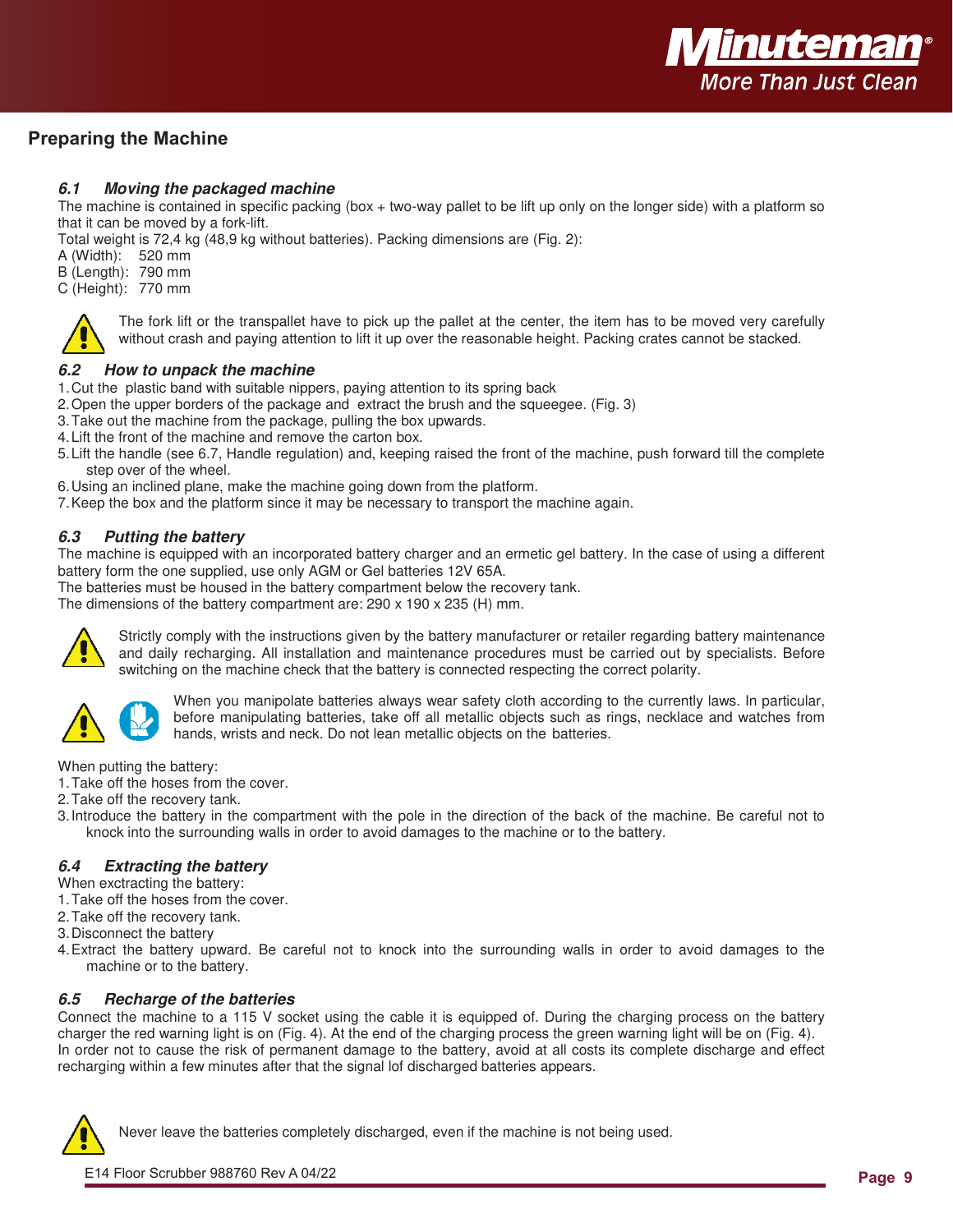



Make sure that the battery charger fits the installed batteries both for capacity as for type (lead/acid or GEL and equivalents). Never charge a GEL battery with an unsuitable battery charger. Carefully follow the instructions given by the manufacturer of batteries and battery charger.



Danger of gas exhalations and emission of corrosive liquids Fire danger: do not approach with free flames

#### *6.6 Battery charge level gauge*

The battery charge level gauge is composed by 3 led that indicate approximately the battery charge level (Fig. 4). Gren = battery charged

Yellow = battery partially exhausted

Red = battery exhausted, the brush motor and the vacuum motor turn off automatically



The brush motor and the apiration motor automatically turn off a few seconds after the red led turns on. In order to bring the machine to the recharging point, lift up the front of the machine and move leaning on the wheels. Using the specific cable, connect the battery charger to a 115 V sucket.

During the charging process it is not possible to use the machine.

#### *6.7 Handle regulation*

The handle, bended for packing reasons, must be put in the working position:

1. Insert the hose with the major diameter in the left cover connector (Fig. 5A)

- 2. Insert the hose with the smaller diameter in the rignt cover connector (Fig. 5B)
- 3. Lift up the handle pulling the lever indicated (Fig. 6A)
- 4. Move the handle and put it in the working position (Fig. 6B)

#### *6.8 Installing the disk brushes*

- 1. Lift up the squeegee if it is in the working position. (Fig. 8- 3)
- 2. Lift up the machine pressing on the handle.
- 3. Lean the machine on the brush being sure that this last is in the center of the brush cover.
- 4. Activate with pulses the start button (Fig. 8- 2)

The brush locks automatically.



treat. Make sure there are no objects or people close to the machine.

#### *6.9 Recuperation tank*

Check that the descharge plug is screwed and that the cover leans completely on the blade.

#### *6.10 Detergent solution*

Fill the solution tank with clean water at a temperature that does not exceed 50°C (Fig. 7) and add the liquid detergent in the amounts and using the procedures recommended by the detergent manufacturer. Use only a minimal percentage of detergent to prevent formation of an excess quantity of foam since too much foam may damage the vacuum motor.



Always use low foam detergent. Introduce a small amount of anti-foam detergent in the recuperation tank before starting to work to be sure to prevent foam from being generated. Never use pure acids. Put the refill opening cover back in place after filling the tank.

To avoid damages to the floors, choose with attention the types of brushes more suitable for the surface to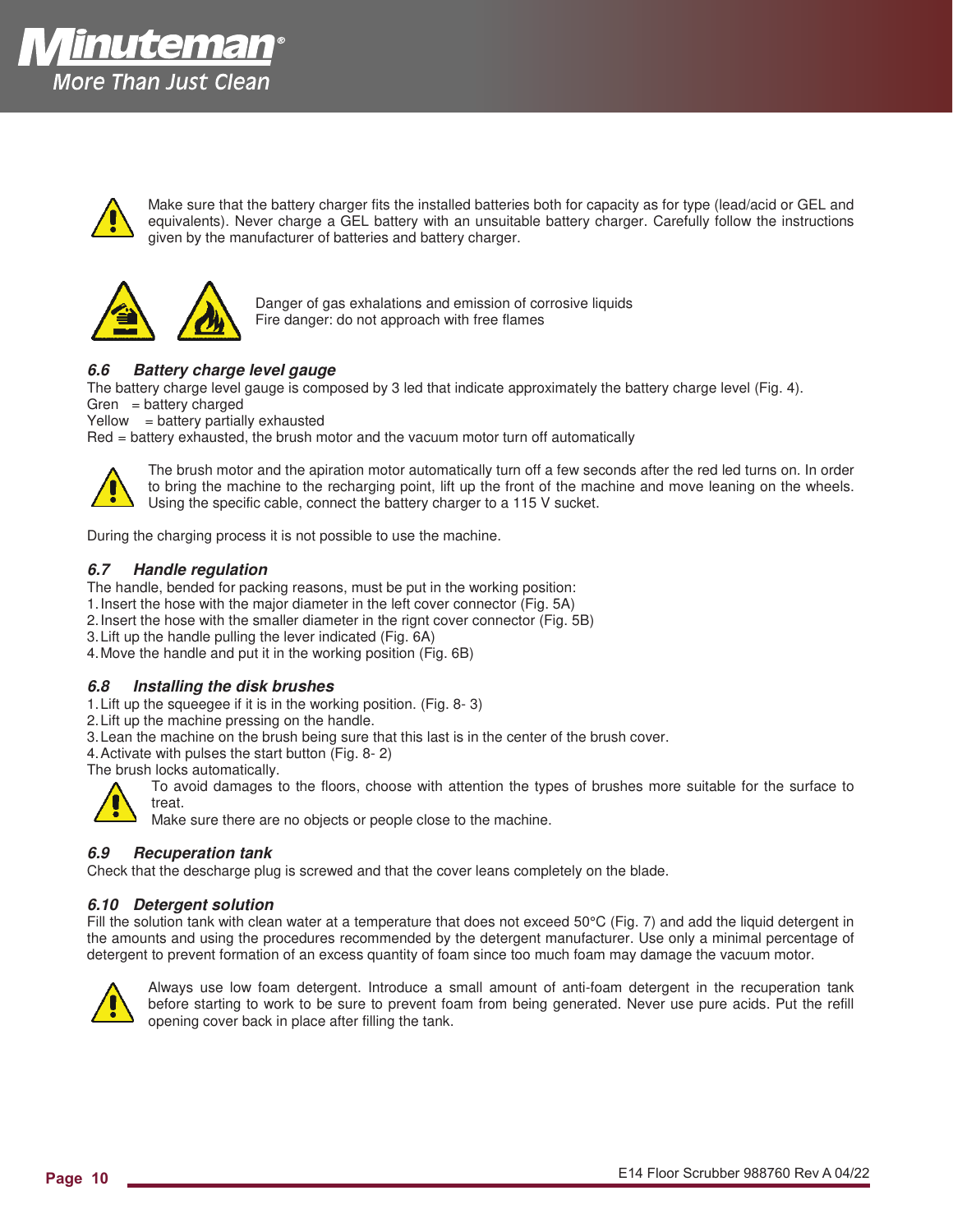

# **General Safety Regulations**

- 1. Follow these regulations carefully to avoid harm to the operator and damage to the machine.
- 2. The machine must be used exclusively by authorized and trained personnel
- 3. Read the labels on the machine with attention. Never cover them for any reason and always immediately replace them if they are damaged
- 4. Before using the machine check all the controls, the indicators and any instruments in order to employ it properly.
- 5. Before you use the machine make sure that all doors and covers are positioned as shown in this operating and maintenance manual
- 6. Make sure the surface you clean can afford the machine weight
- 7. When operating the machine be careful of other persons and of children in particular
- 8. Never mix different types of detergents: this could generate noxious gases
- 9. Machine storage temperature must be between -25 $\degree$ C and +55 $\degree$ C
- 10. Operating conditions: room temperature between 0'C and 40"C with relative humidity between 30 and 95%
- 11. Never set containers of liquid on the machine
- 12. Never use the machine to transport goods
- 13. Never use acid solutions which could damage the machine and/or persons
- 14. Avoid running the brushes with the machine stopped: this could damage the floor
- 15. Never aspirate flammable, deflagrate, explosive, corrosive, toxic liquids or powders.
- 16. Never use the machine in an explosive environment
- 17. Use a powder fire extinguisher in case of fire. Do not use water
- 18. Do not use the machine in the rain
- 19. Do not open covers and protections while the machine is working
- 20. Do not hit against shelving or scaffolding
- 21. Do not use the appliance on surfaces with a slope higher than the one indicated on the name-plate.
- 22. The machine must perform washing and drying operations simultaneously. Any other operations must be done in zones where the presence of unauthorized persons is prohibited. Signal wet floors with suitable signs
- 23. Whenever the machine has operating troubles, check to make sure these are not due to insufficient ordinary maintenance. If this is not the case then enquire with your nearest MINUTEMAN INTERNATIONAL INC. service center
- 24. When replacing machine parts always ask for ORIGINAL spare parts from your Authorized MINUTEMAN INTERNATIONAL INC. Agent and/or Retailer
- 25. Use only original MINUTEMAN INTERNATIONAL INC. brushes.
- 26. Avoid clogging the solution tank filter: do not fill with detergent solution a long time before starting to use the machine
- 27. Always cut out the electric power supply to the machine whenever maintenance is performed
- 28. Restore all electrical connections after terminating any maintenance procedures
- 29. Never remove guards that require tools for removal
- 30. Never wash the machine with direct or pressurized jets of water or with corrosive substances
- 31. Have your nearest MINUTEMAN INTERNATIONAL INC. service center check the machine every 200 operating hours
- 32. Check the connector wear and tear; if the connector is damaged, replace it before using the machine; the replacement must be done by authorized personal only.
- 33. Dispose of consumables in accordance with currently applicable laws and codes
- 34. In the case of demolition, it is important to divide all the materials and give them to qualified and authorized operators, in accordance with currently applicable laws and codes.
- 35. Batteries contain hazardous and dangerous materials that must be disposed in accordance to currently laws concerning hazardous and noxious substances and given to qualified operators.
- 36. Do not leave the working machine unmanned. Make sure that children or not qualified staff do not use it.
- 37. Do not use the machine in dangerous areas.
- 38. Do not use too loose garments or accessories that may get entangled in the moving parts.
- 39. During the floor cleaning the operator must stand behind the machine and drive it using the handle. Only one operator at a time can use the machine
- 40. Apart from the safety instructions included in the present manual, respect and observe the general safety rules for the sector and the currently regulations concerning the environment protection
- 41. If the operator do not have the necessary skills to use the machine or he is in a psychophysical condition altered by chemical substances (ex. alcol, drugs, medicines) must be suitably stopped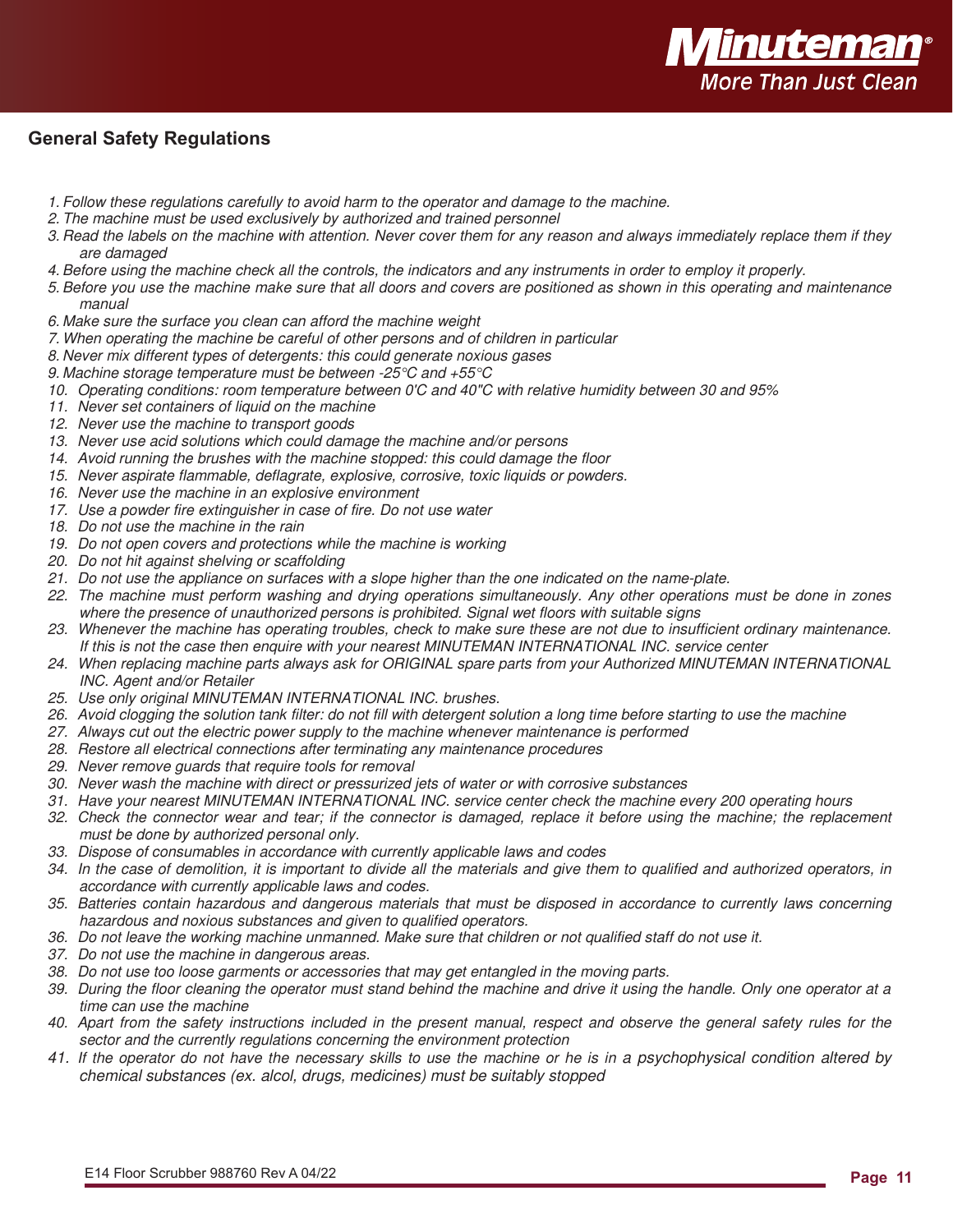

# **Machine Operation**

#### *8.1 Preparing to work*

- 1. Prepare the machine for operation making sure that the black plastic hoses are correctly connected to the cover (Fig. 5). To have further clarifications about the correct hoses connection see chapter 6.7, points 1 and 2.
- 2. Make sure that the rate regulation valve is open (Fig. 9 2).
- 3. Press the vacuum motor switch (Fig. 8 1)
- 4. Lower the squeegee by turning down its lever (Fig. 8 3)
- 5. Press the brush motor switch (Fig. 8 2)

Now the machine will start to work in perfect efficiency until the detergent solution is finished.



Before using the machine check all the controls to employ it properly.



The red led (Fig. 4) appears on the charger when the battery charge level is getting too low. The brush motor and the vacuum motor automatically turn off. Batteries must be recharged as soon as possible. In order to bring the machine to the recharging point, lift up the front of the machine and move leaning on the wheels.

#### *8.2 Overflow device*

The machine has a filter that stops the vacuum motor whenever the recuperation tank is full. In this case you must empty the tank.

#### *8.3 Traction*

This machine traction is obteined by the brush, that working slightly inclinated, move the machine ahead.



Moving in reverse lift up the squeegee.

## **After Work is Terminated**

At the end of the work, before performing any type of maintenance, proceed as follows:

- 1. Turn off brush motor switch (Fig. 8 2).
- 2. Turn off vacuum motor switch (Fig. 8 1).
- 3. Move the machine to the dirty water drain site.
- 4. Empty the recovery tank



Always wear gloves when doing this to protect yourself from contact with hazardous solutions.

- 5. Clean the squeegee with a jet of clean water. The squeegee must be lifted when the machine is not in use to prevent permanent deformations to the rubber strips.
- 6. Remove the brush and clean it with a jet of water.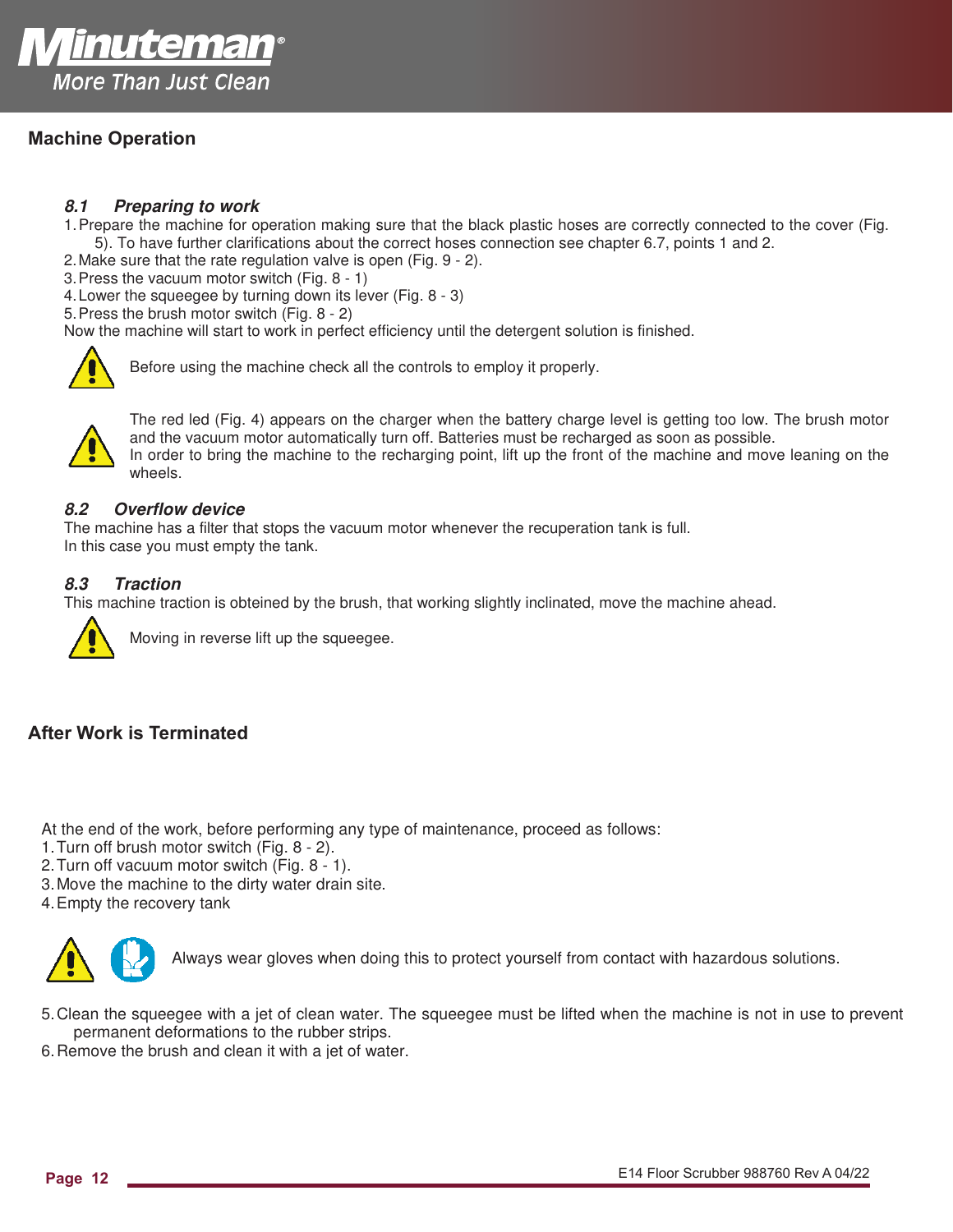

## **Daily Maintenance**

#### *10.1 Cleaning the recovery tank*



Always wear gloves when doing this to protect yourself from Q contact with hazardous solutions.

- 1. Remove the protection cover after taking off the the black plastic hoses.
- 2. Remove and carefully rinse the filter and the float (Fig. 11)
- 3. Lift the recovery tank, rotate it anti-clockwise and take it off (Fig. 12)
- 4. Rinse the recovery tank (Fig. 13), carefully rinse it and clean the drain plug.
- 5. Replace everything by carrying out these procedures in reverse order.



For the discharge of the liquids used for the floor cleaning, follow the indication written on the soap label and applicate the currently laws and codes.

#### *10.2 Cleaning the squeegee*

Clean the squeegee with a jet of water. Check the condition of the rubbers and reverse or replace them as necessary. Careful cleaning of the entire aspiration unit ensures a longer working life for the vacuum motor. Clean the wiper tube and make sure it is not clogged (Fig. 10 - 2).

#### *10.3 Cleaning the solution tank filter*

1. Remove and clean the filter (Fig. 7 - 1). 2. Replace the filter.

#### *10.4 Removing the disk brushes*

1. Lift up squeegee moving upward its lever (Fig. 8 - 3) 2. Lift up the machine levering with the handle 3. Activate with pulses the start button (Fig. 8- 2) The brush lock out automatically.



Make sure there are no objects or people close to the machine.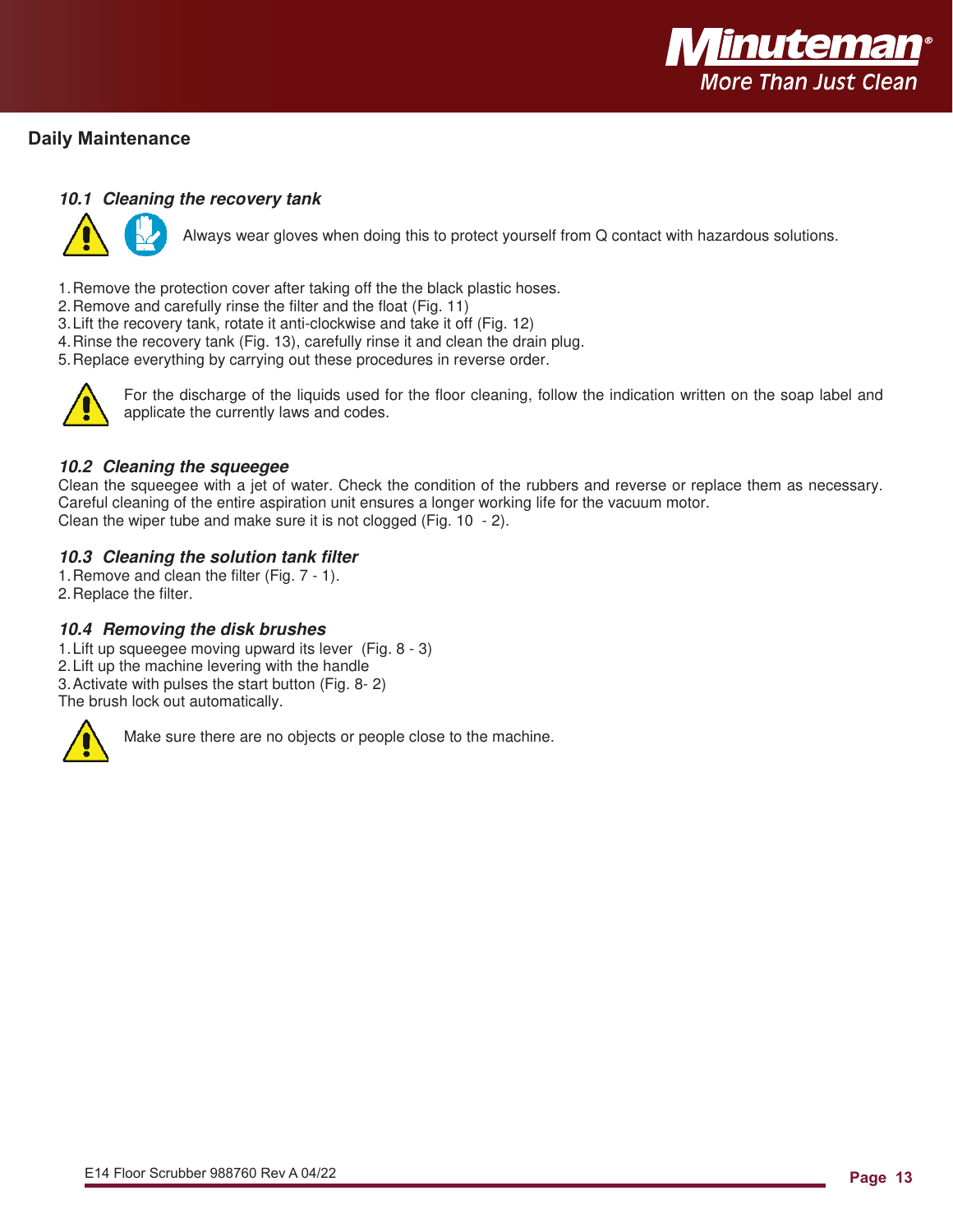

# **Troubleshooting**

#### *12.1 Insufficient water to the brushes*

- 1. Check that the rate regulation valve is sufficiently open (Fig. 9 2)
- 2. Check that there is water in the solution tank
- 3. Clean the electrovalve (Fig. 9 1) unscrewing the magnet and put in on after cleaning (Fig. 14).

#### *12.2 Squeegee does not dry perfectly*

- 1. Check that the squeegee is clean
- 2. Check that the vacuum motor is correctly positioned
- 3. Clean the entire aspiration unit (see "WEEKLY MAINTENANCE")
- 4. Replace worn rubbers.
- 5. Check the correct alignment of the rubbers
- 6. Clean or replace the squeegee wheels

#### *12.3 Machine does not clean well*

- 1. Check the condition of the brush and replace if necessary. Brush must be replaced when bristles are about 15 mm. high. Refer to "REMOVING THE BRUSH" and "INSTALLING THE BRUSH" to replace it. Working with a brush that is too worn may cause damage to the floor.
- 2. Use another type of brush rather than the standard brush. To clean floors with exceptionally tough dirt, we recommend the use of special brushes that are supplied on request and according to your specific needs.

#### *12.4 Too much foam is generated*

Check that a low-foam detergent has been used. Add if necessary a small quantity of anti-foam liquid to the recuperation tank. Remember that more foam is generated when the floor to be cleaned is not very dirty. In this case use a more diluted detergent solution.

#### *12.5 Vacuum motor does not operate*

- 1. Check that motor signal lamp is on. If it is not, reset the protection
- 2. Check that the battery is properly connected.
- 3. Reset the related protection
- 4. If the problem persists, contact the dealer or the assistance.

#### *12.6 Brush motor does not operate*

- 1. Check that motor signal lamp is on. If it is not, reset the protection
- 2. Check that the battery is properly connected.
- 3. Reset the related protection
- 4. If the problem persists, contact the dealer or the assistance.

#### *12.7 Machine does not start*

- 1. Check if the battery is properly connected.
- 2. Check if the batteriy is charged
- 3. Check the protection is not operating
- 4. If the problem persists, contact the dealer or the assistance.

#### *12.8 Electrical protections*

- The machine is equipped with the following electrical protection systems:
- 1. Low-current protections installed outside to protect (Fig. 15):
	- **BATTERY VERSION** 
		- brush motor (30A)
		- electrical controls (12A)
		- vacuum motor (30A)
	- **CABLE VERSION** 
		- brush motor (3A)
		- vacuum motor and electrical controls (8A)

#### *12.9 The brush motor works but the brush does not turn*

- 1. The belt could be wet. Check it there is any leakage and, if it is not, wait until the belt becomes dry.
- 2. The belt could be worn or broken. Replace it.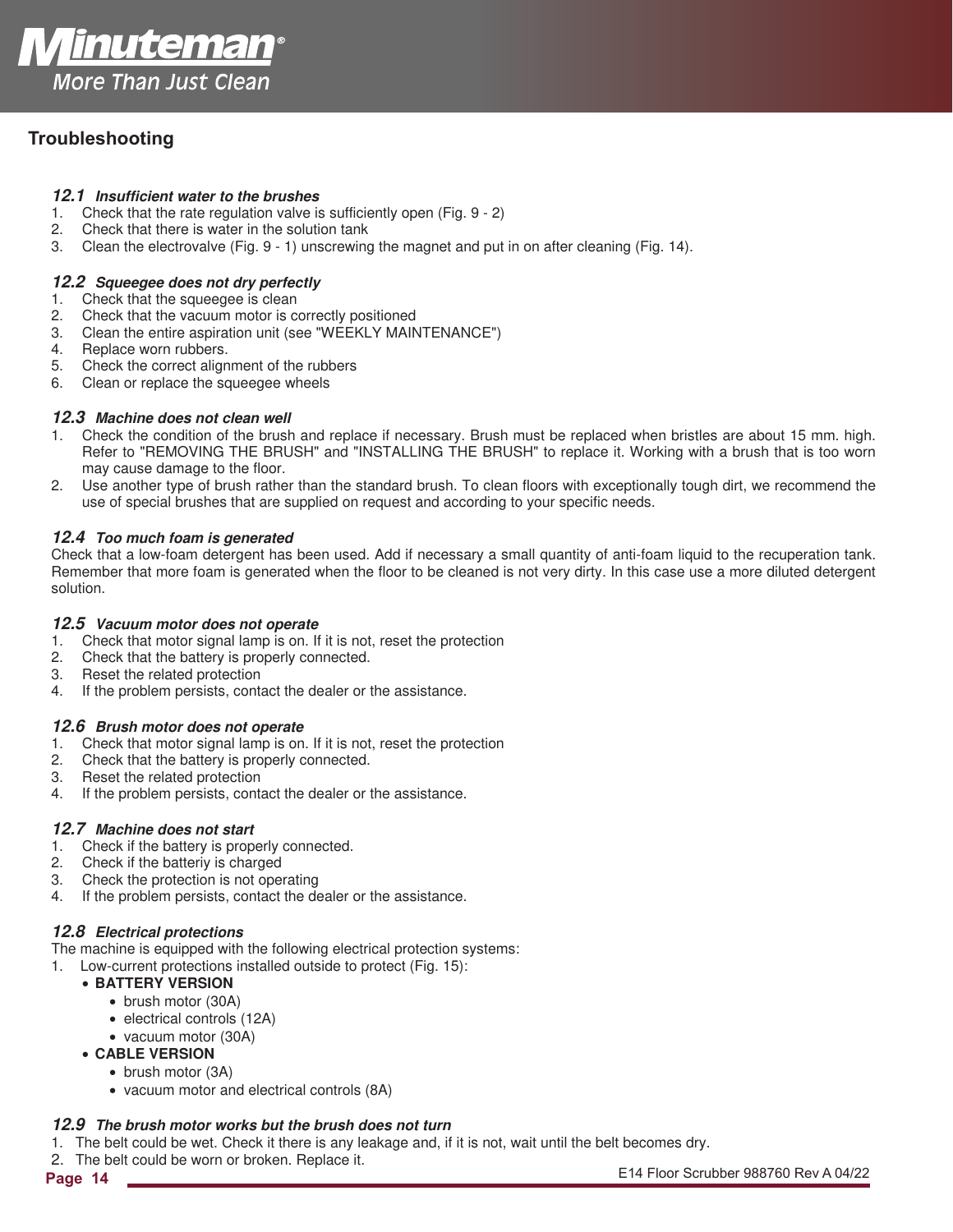